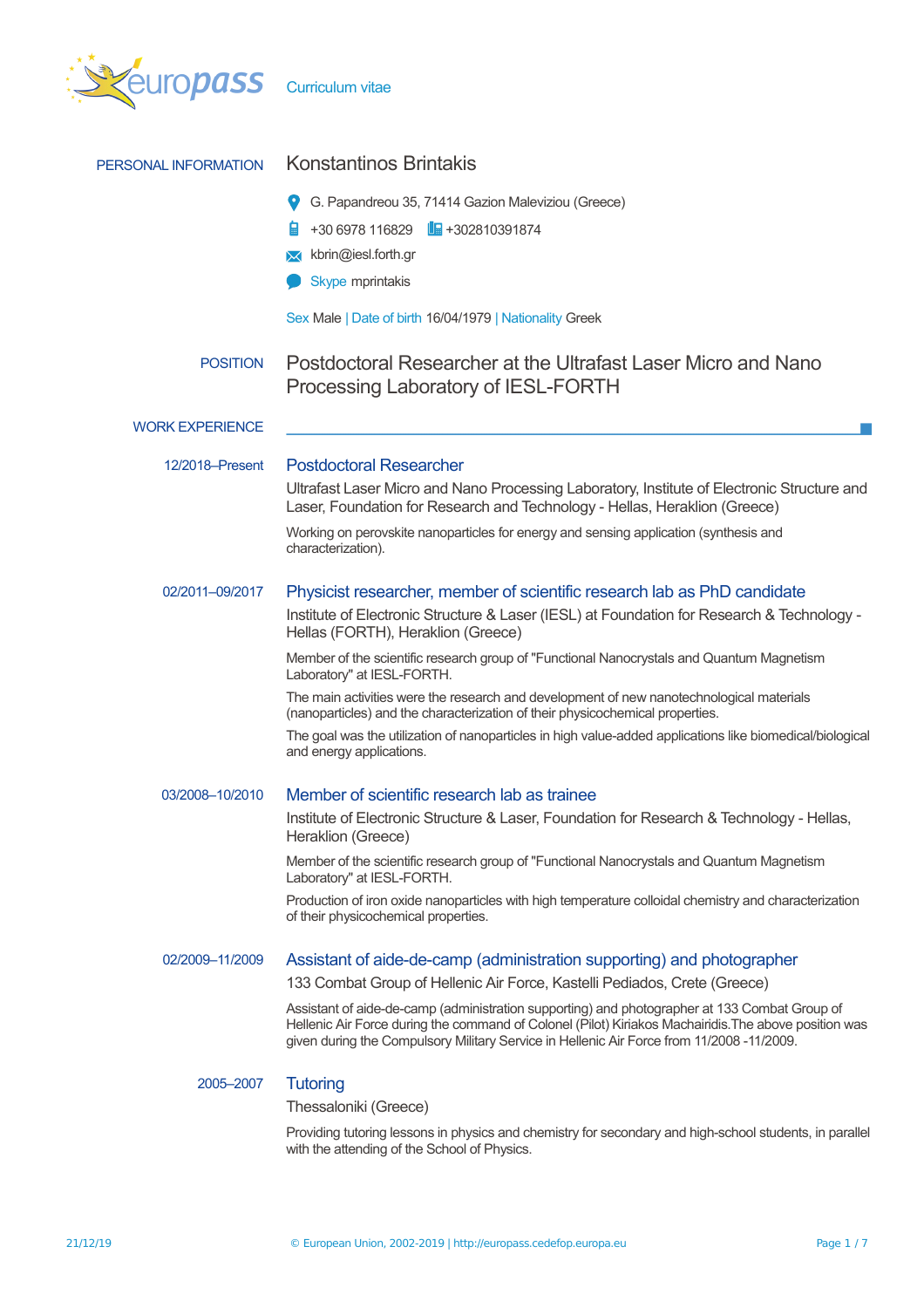

| <b>EDUCATION AND TRAINING</b> |                                                                                                                                                                                                                                                                                                                                                                                                                                                              |         |                    |                   |                    |  |
|-------------------------------|--------------------------------------------------------------------------------------------------------------------------------------------------------------------------------------------------------------------------------------------------------------------------------------------------------------------------------------------------------------------------------------------------------------------------------------------------------------|---------|--------------------|-------------------|--------------------|--|
| 02/2011-09/2017               | <b>PhD in Physics</b>                                                                                                                                                                                                                                                                                                                                                                                                                                        |         |                    |                   | <b>EQF</b> level 8 |  |
|                               | School of Physics - Aristotle University of Thessaloniki, Thessaloniki (Greece)                                                                                                                                                                                                                                                                                                                                                                              |         |                    |                   |                    |  |
|                               | The PhD was carried out at the Laboratory of "Functional Nanocrystals and Quantum Magnetism" at<br>IESL-FORTH in Heraklion. PhD was awarded by the School of Physics at Aristotle University of<br>Thessaloniki (AUTh).                                                                                                                                                                                                                                      |         |                    |                   |                    |  |
|                               | Dissertation Title: "Growth and Organization of Hybrid Nanocrystals: Structural, Electronic and<br>Magnetic Properties"                                                                                                                                                                                                                                                                                                                                      |         |                    |                   |                    |  |
|                               | Supervisors:                                                                                                                                                                                                                                                                                                                                                                                                                                                 |         |                    |                   |                    |  |
|                               | Research Director Dr. Alexandros Lappas, IESL-FORTH                                                                                                                                                                                                                                                                                                                                                                                                          |         |                    |                   |                    |  |
|                               | Associate Professor Mavroeidis Angelakeris, School of Physics - AUTh                                                                                                                                                                                                                                                                                                                                                                                         |         |                    |                   |                    |  |
|                               | Grade: Excellent                                                                                                                                                                                                                                                                                                                                                                                                                                             |         |                    |                   |                    |  |
| 02/07/2013-06/07/2013         | Training in Powder & Electron Crystallography                                                                                                                                                                                                                                                                                                                                                                                                                |         |                    |                   |                    |  |
|                               | University of Patras, Greece; N.C.S.R. "DEMOKRITOS", Athens, Greece; Institute of<br>Crystallography, Bari, Italy; NanoMEGAS, Brussels, Belgium; Excelsus Structural Solutions<br>S.P.R.L, Brussels. Belgium, Patras (Greece)                                                                                                                                                                                                                                |         |                    |                   |                    |  |
|                               | International Workshop on Powder & Electron Crystallography                                                                                                                                                                                                                                                                                                                                                                                                  |         |                    |                   |                    |  |
|                               | Topics covered:                                                                                                                                                                                                                                                                                                                                                                                                                                              |         |                    |                   |                    |  |
|                               | · Powder Crystallography: powder diffraction (experimental methods, sample preparation, detectors,<br>synchrotron radiation), the unit cell determination, full pattern powderdecomposition, space group<br>determination, ab initio and non ab initiophasing techniques for powder diffraction data, computer<br>applications. Protein Powder Diffraction: Overview, methods & applications.                                                                |         |                    |                   |                    |  |
|                               | - Electron Crystallography: The physical bases of the electron diffraction and their special features with<br>respect to X-ray and neutron diffraction. The experimental diffraction methods : elements of electron<br>microscopy, traditional diffraction techniques and modern ones (the Precession Electron Diffraction<br>(PED) and the Automated Diffraction Tomography (ADT) methods). Phasing via electron diffraction<br>data: computer applications |         |                    |                   |                    |  |
| 11/2006-09/2010               | Master of Science in "Materials Physics and Technology"                                                                                                                                                                                                                                                                                                                                                                                                      |         |                    |                   | <b>EQF</b> level 7 |  |
|                               | School of Physics, Faculty of Sciences, Aristotle University of Thessaloniki, Thessaloniki<br>(Greece)                                                                                                                                                                                                                                                                                                                                                       |         |                    |                   |                    |  |
|                               | Grade: 8.28/10                                                                                                                                                                                                                                                                                                                                                                                                                                               |         |                    |                   |                    |  |
| 09/1998-09/2006               | <b>Bachelor of Science in Physics</b><br>EQF level 6                                                                                                                                                                                                                                                                                                                                                                                                         |         |                    |                   |                    |  |
|                               | School of Physics, Faculty of Sciences, Aristotle University of Thessaloniki, Thessaloniki<br>(Greece)                                                                                                                                                                                                                                                                                                                                                       |         |                    |                   |                    |  |
|                               | Grade: 7.04/10                                                                                                                                                                                                                                                                                                                                                                                                                                               |         |                    |                   |                    |  |
| 1994-1997                     | <b>High School degree</b><br><b>EQF</b> level 4<br>4th General High School, Heraklion (Greece)                                                                                                                                                                                                                                                                                                                                                               |         |                    |                   |                    |  |
|                               | Grade: 17.7/20                                                                                                                                                                                                                                                                                                                                                                                                                                               |         |                    |                   |                    |  |
|                               |                                                                                                                                                                                                                                                                                                                                                                                                                                                              |         |                    |                   |                    |  |
| <b>PERSONAL SKILLS</b>        |                                                                                                                                                                                                                                                                                                                                                                                                                                                              |         |                    |                   |                    |  |
| Mother tongue(s)              | Greek                                                                                                                                                                                                                                                                                                                                                                                                                                                        |         |                    |                   |                    |  |
| Foreign language(s)           | <b>UNDERSTANDING</b>                                                                                                                                                                                                                                                                                                                                                                                                                                         |         |                    | <b>SPEAKING</b>   | <b>WRITING</b>     |  |
|                               | Listening                                                                                                                                                                                                                                                                                                                                                                                                                                                    | Reading | Spoken interaction | Spoken production |                    |  |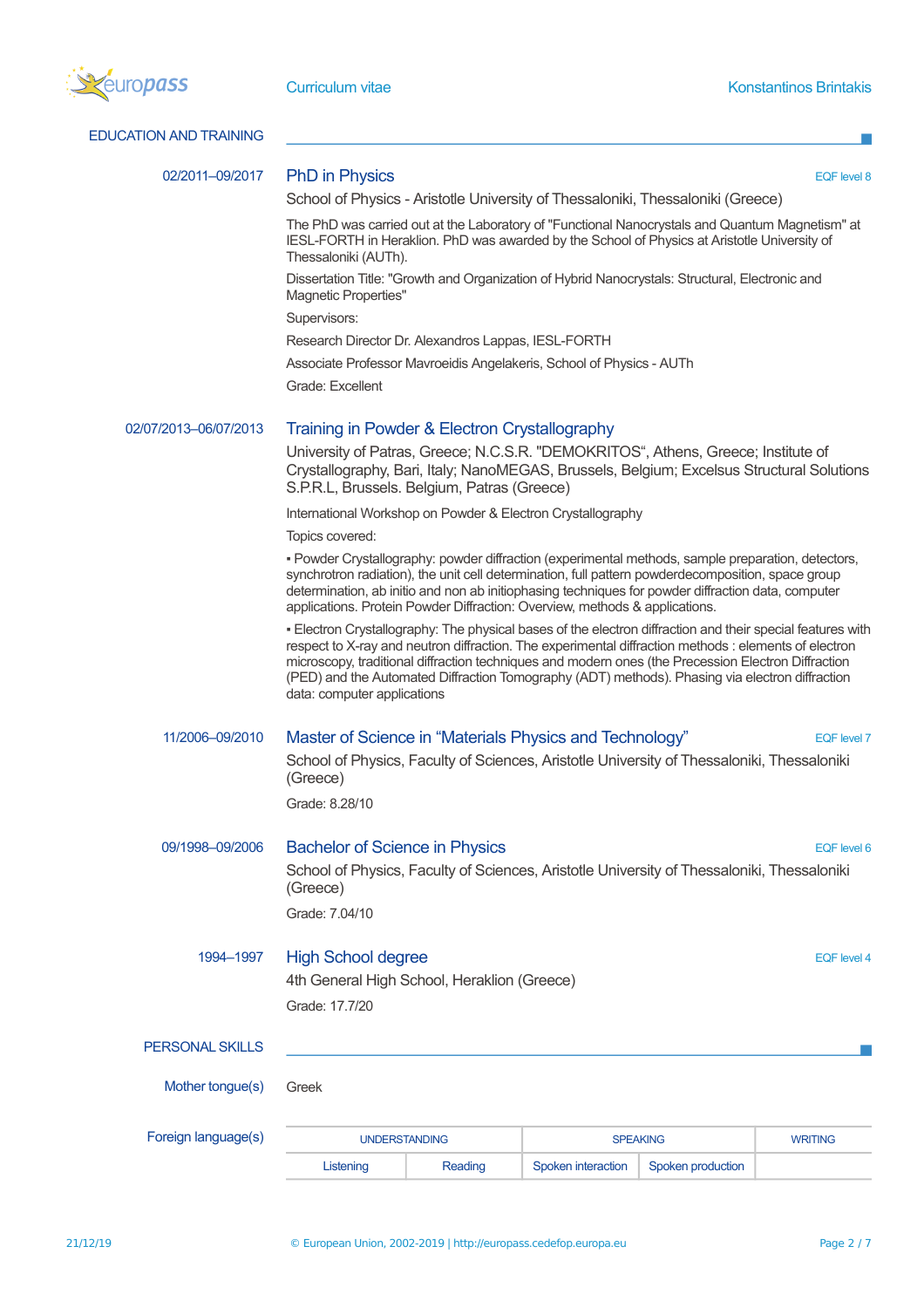

| English                   | C <sub>2</sub>                                                                                                                                                                                                                                                                                                                            | C <sub>2</sub>                                                                                                                                   | C <sub>1</sub>         | C <sub>1</sub>                                                                                                                                                                                               | C <sub>1</sub> |  |  |
|---------------------------|-------------------------------------------------------------------------------------------------------------------------------------------------------------------------------------------------------------------------------------------------------------------------------------------------------------------------------------------|--------------------------------------------------------------------------------------------------------------------------------------------------|------------------------|--------------------------------------------------------------------------------------------------------------------------------------------------------------------------------------------------------------|----------------|--|--|
|                           |                                                                                                                                                                                                                                                                                                                                           | University of Cambridge - First Certificate in English (Lower)                                                                                   |                        |                                                                                                                                                                                                              |                |  |  |
| German                    | A2                                                                                                                                                                                                                                                                                                                                        | A2                                                                                                                                               | A1                     | A1                                                                                                                                                                                                           | A1             |  |  |
|                           |                                                                                                                                                                                                                                                                                                                                           | Goethe Institut - Grundstufe Zertifikat                                                                                                          |                        |                                                                                                                                                                                                              |                |  |  |
|                           |                                                                                                                                                                                                                                                                                                                                           | Levels: A1 and A2: Basic user - B1 and B2: Independent user - C1 and C2: Proficient user<br>Common European Framework of Reference for Languages |                        |                                                                                                                                                                                                              |                |  |  |
| <b>Job-related skills</b> | Independent user of instrumentation and devices for the Development and the Characterization of<br>Materials:                                                                                                                                                                                                                             |                                                                                                                                                  |                        |                                                                                                                                                                                                              |                |  |  |
|                           | environment.                                                                                                                                                                                                                                                                                                                              |                                                                                                                                                  |                        | ■ Use of Glove-Box for the manipulation of sensitive chemical materials in a protected sealed                                                                                                                |                |  |  |
|                           |                                                                                                                                                                                                                                                                                                                                           | two different materials and clusters of nanoparticles.                                                                                           |                        | ■ Use of Schlenk technique for handling air sensitive materials and preparing of high quality in shape<br>and size nanoparticles (metal oxides, metals, semiconductors), complex architectures with at least |                |  |  |
|                           | Powder X-Ray Diffraction for the identification of the structure of a material (nanoparticles).                                                                                                                                                                                                                                           |                                                                                                                                                  |                        |                                                                                                                                                                                                              |                |  |  |
|                           | ■ Conventional Transmission Electron Microscopy (CTEM) for the study of the morphological<br>characteristics of nanoparticles (size distribution and shape). Sample preparation, observation,<br>study, use of appropriate software for the imaging and the statistical image analysis. Capability, also<br>for the observation of cells. |                                                                                                                                                  |                        |                                                                                                                                                                                                              |                |  |  |
|                           | High Resolution Transmission Electron Microscopy (HRTEM) for the structural characterization and<br>the study of the interface between two different material domains in nanoparticles.                                                                                                                                                   |                                                                                                                                                  |                        |                                                                                                                                                                                                              |                |  |  |
|                           | Scanning Electron Microscopy with Energy Dispersive Spectroscopy capabilities.                                                                                                                                                                                                                                                            |                                                                                                                                                  |                        |                                                                                                                                                                                                              |                |  |  |
|                           | SQUID Magnetometry to study the magnetic properties of materials. Programming of experimental<br>sequences and data analysis.                                                                                                                                                                                                             |                                                                                                                                                  |                        |                                                                                                                                                                                                              |                |  |  |
|                           | ■ UV-Vis Spectrophotometry for the optical characterization (plasmonic) of metal-based<br>nanoparticles.                                                                                                                                                                                                                                  |                                                                                                                                                  |                        |                                                                                                                                                                                                              |                |  |  |
|                           | Knowledge of using gases (Ar, $N_2$ , $H_2$ ) as well as liquefied gases ( $N_2$ , $H_2$ ).<br>٠                                                                                                                                                                                                                                          |                                                                                                                                                  |                        |                                                                                                                                                                                                              |                |  |  |
|                           | Designing of instrumentation for the materialization of experiments.<br>п                                                                                                                                                                                                                                                                 |                                                                                                                                                  |                        |                                                                                                                                                                                                              |                |  |  |
|                           | Basic knowledge of electrical characterization instrumentation.                                                                                                                                                                                                                                                                           |                                                                                                                                                  |                        |                                                                                                                                                                                                              |                |  |  |
|                           | Use of Cryostat for electrical and magnetic measurements.                                                                                                                                                                                                                                                                                 |                                                                                                                                                  |                        |                                                                                                                                                                                                              |                |  |  |
|                           | ■ Use of metal evaporator for metallic deposition on a surface.                                                                                                                                                                                                                                                                           |                                                                                                                                                  |                        |                                                                                                                                                                                                              |                |  |  |
| Digital skills            |                                                                                                                                                                                                                                                                                                                                           |                                                                                                                                                  | <b>SELE-ASSESSMENT</b> |                                                                                                                                                                                                              |                |  |  |

## igital skills

| <b>Information</b><br>processing | Communication   | Content<br>creation | Safety          | Problem-<br>solving |  |  |
|----------------------------------|-----------------|---------------------|-----------------|---------------------|--|--|
| Proficient user                  | Proficient user | Proficient user     | Proficient user | Independent user    |  |  |
|                                  |                 |                     |                 |                     |  |  |

[Digital skills - Self-assessment grid](http://europass.cedefop.europa.eu/en/resources/digital-competences)

Certification of Computing knowledge – School of Physics, AUTh.

- Microsoft Office 2016 (Writing documents, reports, preparing presentations, data manipulation in excel spreadsheet etc).
- Origin Pro 2016 (Processing and analyzing the experimental data).
- Adobe Photoshop CS6 (Processing photos or HRTEM & CTEM images).
- DigitalMicrograph 2.11 (Processing and analyzing HRTEM & CTEM images).
- ImageJ 1.52 (Processing and analyzing HRTEM & CTEM images).
- **Dimpus Viewer 3.0 (Processing photos).**
- Other skills Amateur photographer: Photographing landscapes, nature, cities, people activities, etc. Maintaining a profile in a photographic website: www.500px.com/Brintakis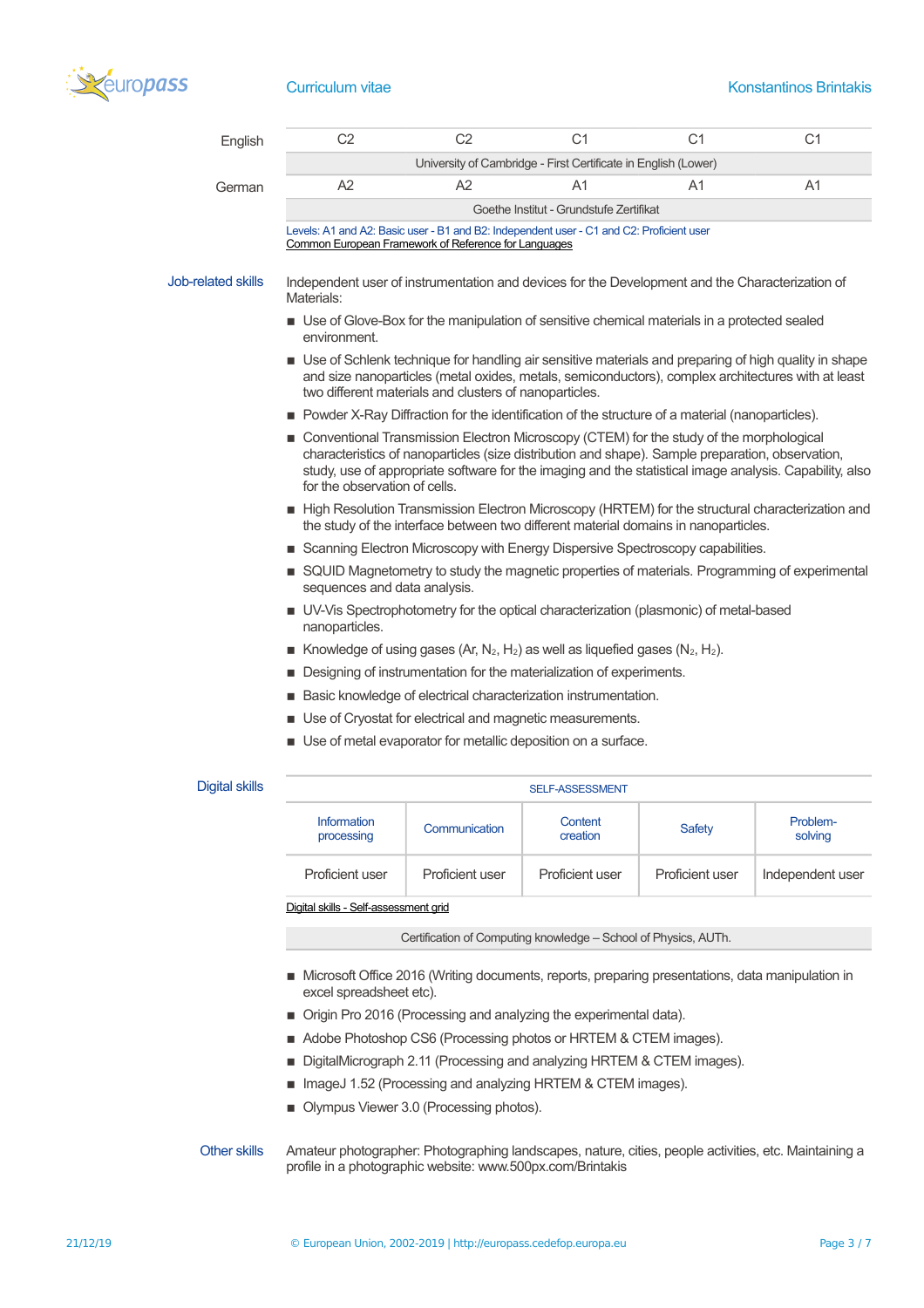

### Driving licence B

# ADDITIONAL INFORMATION

Publications Publications:

- A. Lappas, G. Antonaropoulos, K. Brintakis, M. Vasilakaki, K. N. Trohidou, V. Iannotti, G. Ausanio, A. Kostopoulou, M. Abeykoon, I. K. Robinson, E. S. Bozin, "Vacancy-Driven Noncubic Local Structure and Magnetic Anisotropy Tailoring in FexO-Fe3-δO4", *PRX*, **2019**, *9 (4)*, 041044
- A. Kostopoulou, K. Brintakis, NK. Nasikas, E. Stratakis , "Perovskite nanocrystals for energy conversion and storage", *Nanophotonics*, **2019**, *8 (10)*, 1607-1640
- K. Brintakis, E. Gagaoudakis, A. Kostopoulou,\* V. Faka, K. Argyrou, V. Binas, G. Kiriakidis, E. Stratakis,\*, "Ligand-free all-inorganic metal halide nanocubes for fast, ultra-sensitive and selfpowered ozone sensors", *Nanoscale Adv.*, **2019**, *1*, 2699-2706.
- A. Kostopoulou, K. Brintakis, E. Fragogeorgi, A. Anthousi, L. Manna, S. Begin-Colin, C. Billotey, A. Ranella, G. Loudos, I. Athanassakis, A. Lappas, "Iron Oxide Colloidal Nanoclusters as Theranostic Vehicles and Their Interactions at the Cellular Level", *Nanomaterials*, **2018**, *8 (5)*, 315.
- A. Kostopoulou, M. Sygletou, K. Brintakis, A. Lappas, E. Stratakis, "Low-temperature Benchtopsynthesis of All-inorganic Perovskite Nanowires", *Nanoscale*, **2017**, *9*, 18202 - 18207.
- D. Sakellari, K. Brintakis, A. Kostopoulou, E. Myrovali, K. Simeonidis, A. Lappas and M. Angelakeris, "Ferrimagnetic Nanocrystal Assemblies as Versatile Magnetic Particle Hyperthermia Mediators", *Materials Science and Engineering: C*, **2016**, *58*, 187-193.
- N.V. Kuchkina, D.G. Morgan, A. Kostopoulou, A. Lappas, K. Brintakis, B.S. Boris, E.Y. Yuzik-Klimov, B.D. Stein, D.I. Svergun, A. Spilotros, M.G. Sulman, L. Zh. Nikoshvili, E.M. Sulman, Z.B. Shifrina, L.M. Bronstein, "Hydrophobic Periphery Tails of Polyphenylenepyridyl Dendrons Control Nanoparticle Formation and Catalytic Properties", *Chem. Mater.*, **2014**, *26*, 5654–5663.
- A. Kostopoulou, S. K. P. Velu, K. Thangavel, F. Orsini, K. Brintakis, S. Psycharakis, A. Ranella, L. Bordonali, A. Lappas, A. Lascialfari,"Colloidal Assemblies of Oriented Maghemite Nanocrystals and their NMR Relaxometric Properties",*Dalton Trans.*, **2014**, *43*, 8395.
- A. Kostopoulou, K. Brintakis, M. Vasilakaki, K. N. Trohidou, A. P. Douvalis, A. Lascialfari, L. Manna, A. Lappas,"Assembly-mediated interplay of dipolar interactions and surface spin disorder in colloidal maghemite Nanoclusters",*Nanoscale*, **2014**, *6*, 3764. (Editor's choice as a "Hot Article")
- A. Kostopoulou, K. Brintakis, A Lascialfari, M. Angelakeris, M. Vasilakaki, K. Trohidou, A.P. Douvalis, S. Psycharakis, A. Ranella, L. Manna, A. Lappas, "Iron-oxide colloidal nanoclusters: From fundamental physical properties to diagnosis and therapy", (Conference Paper), *Progress in Biomedical Optics and Imaging - Proceedings of SPIE,* **2014**, *8955,* 895517.
- N. Siadou, I. Panagiotopoulos, N. Kourkoumelis, T. Bakas, K. Brintakis, and A. Lappas,"Electric and Magnetic Properties of Sputter Deposited BiFeO<sub>3</sub>Films", Adv. Mater. Sci. Eng., vol. 2013, Article ID 857465, 6 pages, **2013**. doi:10.1155/2013/857465

### Monographs:

- **PhD Dissertation: "Growth and Organization of Hybrid Nanocrystals: Structural, Electronic and** Magnetic Properties", IESL-FORTH, Heraklion & School of Physics - AUTh, Heraklion-Thessaloniki **2017**.Supervisors: Research Director Dr. Alexandros Lappas, IESL-FORTHAssociate Professor Dr. Mavroeidis Angelakeris, School of Physics - AUTh.
- **Postgraduate MSc Thesis: "Synthesis and Characterization of Magnetic Iron Oxide Nanocrystals",** IESL-FORTH, Heraklion & School of Physics - AUTh, Thessaloniki, **2010**.Supervisors: Research Director Dr. Alexandros Lappas, IESL-FORTHAssociate Professor Dr. Mavroeidis Angelakeris, School of Physics - AUTh.
- **Undergraduate Diploma Thesis: "Transmission and Receiving Techniques of Ultrasonic Signals",** School of Physics - AUTh, Thessaloniki, **2006**.Supervisor: Associate Professor Dr. Theodoros Laopoulos, School of Physics - AUTh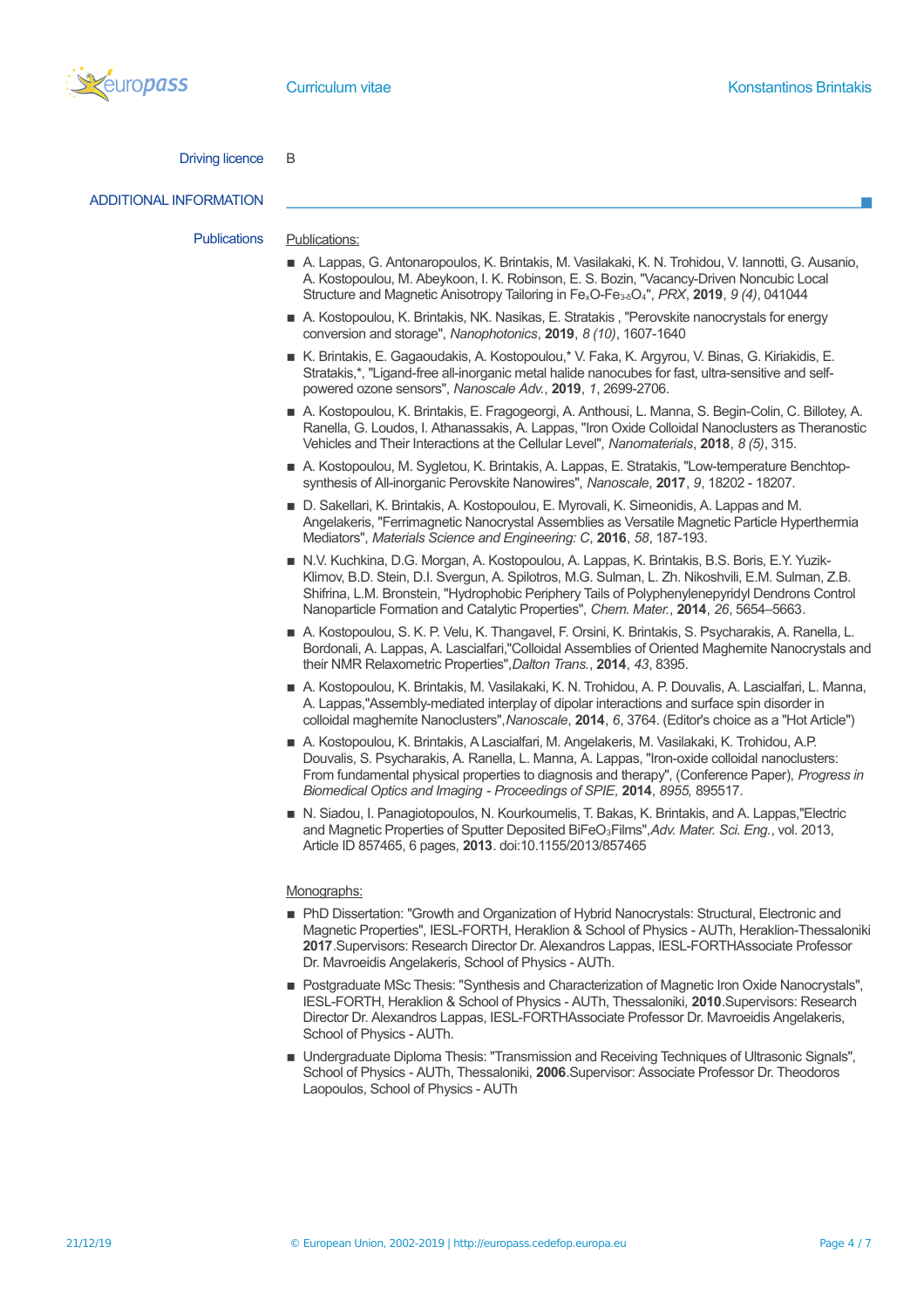

Conferences (Underlined as a presenter: Orals: 4, Posters: 12)

- *Applied Nanotechnology and Nanoscience International Conference, 18-20 November 2019, Paris*, *France,*K. Brintakis, A. Kostopoulou, A. Argyrou, E. Stratakis, "Direct growth of ligand-free all inorganic metal halides nanostructures: a versatile method for diverse applications", *Oral*
- Applied Nanotechnology and Nanoscience International Conference, 18-20 November 2019, *Paris,France,* A. Kostopoulou, K. Brintakis, E. Stratakis, "Metal Halide Perovskite Nanocrystals: Synthesis, Photo-induced Modifications and Applications", *Poster*
- E-MRS Spring Meeting 27-31 May 2019, Nice, France, K. Brintakis, A. Kostopoulou, E. Stratakis, "Development of a rapid, room-temperature and self-powered metal-halide gas sensor in few steps", *Oral*
- *E-MRS Spring Meeting 27-31 May 2019, Nice, France, A. Kostopoulou, K. Brintakis, E.* Serpetzoglou, E. Stratakis, "All-inorganic perovskite-based nanosystems: from material design to potential applications", *Oral*
- *iPEN 1st Intensive Course 24-25 October 2018, Weizmann, Rehovot, Israel, "Modern Educational – Teaching Techniques, Development of Soft Skills, ICT tools in Higher Education",* I. Konidakis, K. Brintakis, A. Kostopoulou, E. Stratakis, "Ultrafast Laser Micro and Nano Processing Laboratory", *Poster*
- *NanoBio Conference 24-28 September 2018, Heraklion, Greece, K. Brintakis, M. Sygletou, A.* Kostopoulou, E. Stratakis, "Different Morphologies of All-Inorganic Perovskite Nano/Microparticles: Physical Properties and Anion Exchange", *Poster*
- *European Congress and Exhibition on Advanced Materials and Processes EUROMAT 2017, 17- 22 September 2017, Thessaloniki, Greece*, A. Kostopoulou, M. Sygletou, K. Brintakis, A. Lappas, E. Stratakis, "Low-temperature Benchtop-synthesis of All-inorganic Perovskite Nanowires", *Poster*
- *European Congress and Exhibition on Advanced Materials and Processes EUROMAT 2017, 17- 22 September 2017, Thessaloniki, Greece*, G. Antonaropoulos, K. Brintakis, E.S. Bozin, M. Abeykoon, G. Ausanio, V. Iannotti, K. N. Trohidou, A. Lappas, "Deciphering the Workings of Magnetic Nanoparticles by Unraveling their Intricate Local Structure", *Oral*
- 2nd Israel Greece joint meeting on Nanotechnology and Bionanoscience, 25-28 October 2016, *Heraklion, Greece,* K. Brintakis, A. Kostopoulou, M. Vasilakaki, K. N. Trohidou, A. Ranella, I. Athanassakis, M. Angelakeris, A. Lascialfari, A. P. Douvalis, A. Lappas, "A Maghemite Nanocrystal Cluster for MRI and Hyperthermia Theranostic Medical Approach", *Poster*
- *ETPN 2016, 12-14 October 2016, Heraklion, Greece, K. Brintakis, A. Kostopoulou, M. Vasilakaki,* K. N. Trohidou, A. Ranella, I. Athanassakis, M. Angelakeris, A. Lascialfari, A. P. Douvalis, A. Lappas, " A Maghemite Nanocrystal Cluster for MRI and Hyperthermia Theranostic Medical Approach", *Poster*
- **■** 5th International Conference on Super-conductivity and Magnetism-ICSM 2016, Fethive, Turkey, G. Antonaropoulos, K. Brintakis, E.S. Bozin, M. Abeykoon, G. Ausanio, V. Iannotti, A. Lappas, "Evolution of magnetic properties among FeO@Fe<sub>3</sub>O<sub>4</sub> nanoparticles with different morphological characteristics", *Oral*
- *QualityNano Final Conference, 15-17 July 2015, Heraklion, Greece*G. Antonaropoulos, K. Brintakis, E. Aza, A. F. Martinez, A. Kostopoulou, A. Lappas"Structure and function correlations in hybrid nanocrystals", *Poster*
- *QualityNano Final Conference, 15-17 July 2015, Heraklion, Greece,* K. Brintakis, E. Aza, K. Mouratis, G. Antonaropoulos, A. F. Martinez, A. Kostopoulou, A. Lappas, "Probing Hierarchical Length-Scale Interactions in Nanocrystal Architectures", *Poster*
- *International Conference on Magnetism ICM 2015, 5 10 July 2015, Barcelona, Spain,* K. Brintakis, A. Kostopoulou, M. Vasilakaki, K. N. Trohidou, A. Ranella, I. Athanassakis, M. Angelakeris, A. Lascialfari, A. P. Douvalis, A. Lappas, "Maghemite Nanocrystal Clusters for MRI Diagnosis and Hyperthermia Medical Treatment", *Poster (Best poster award)*
- *International Conference on Magnetism ICM 2015, 5 10 July 2015, Barcelona, Spain,* K. Brintakis, A. Kostopoulou, M. Vasilakaki, L. Manna, A. P. Douvalis, K. N. Trohidou, A. Lappas, "On the Interplay of Dipolar Interactions and Surface Spin Disorder in Colloidal Maghemite Nanocrystal Clusters", *Poster*
- 11th International Workshop on Magnetism and Superconductivity at the nanoscale, 29 June -3 *July 2015, Coma-Ruga, Spain,* A. Kostopoulou, K. Brintakis, and A. Lappas, "Hierarchical Lengthscale Interactions in Colloidal Nanocrystal Clusters", *Oral*
- *International Workshop of the ARISTEIA Project COMANA, 2-5 June 2015, Aegina, Greece,* A.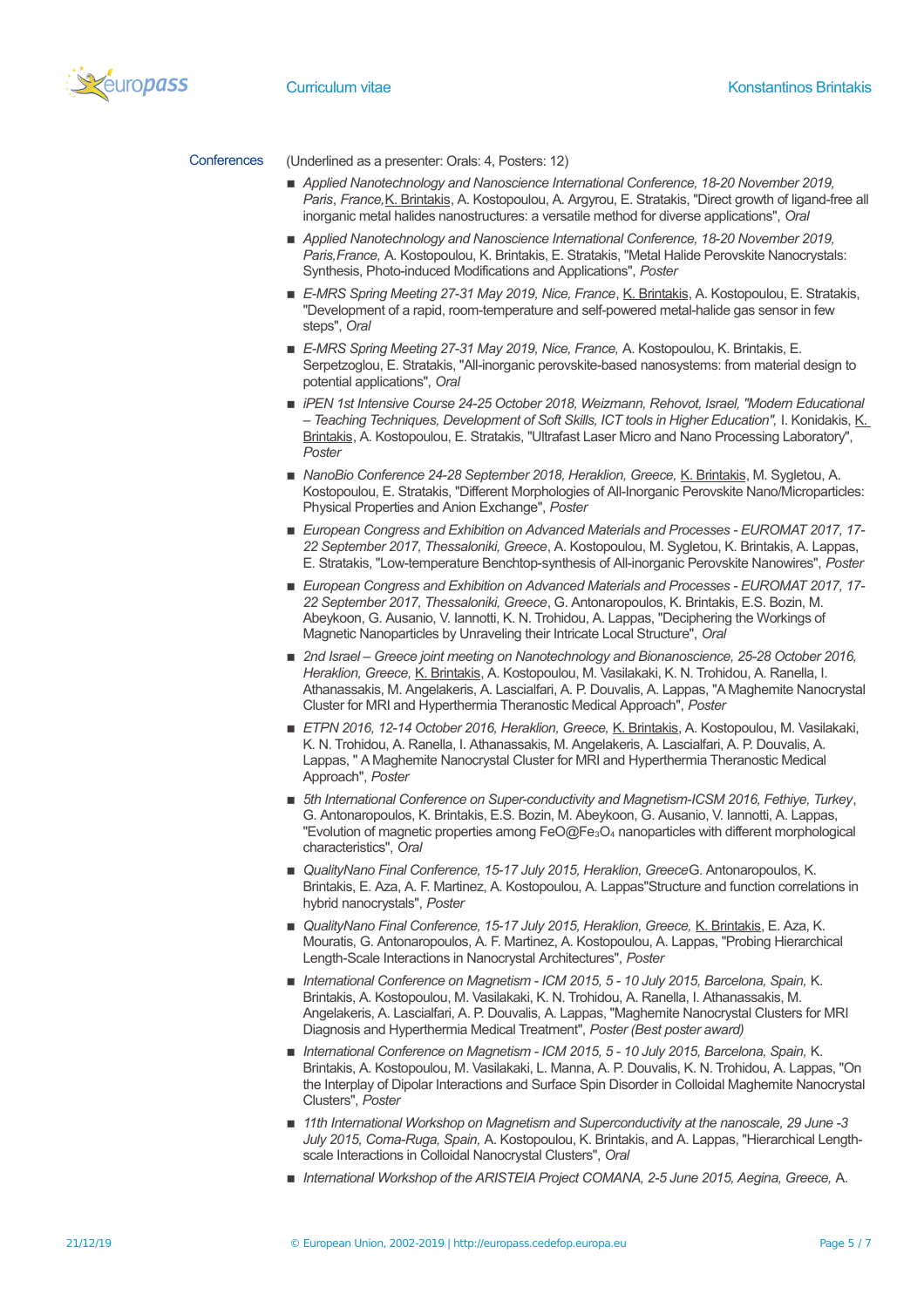

Lappas, A. Kostopoulou, K. Brintakis, M. Vasilakaki, A. P. Douvalis, K. N. Trohidou*,* "Hierarchical Length-scale Interactions in Colloidal Maghemite Nanocrystal Clusters", *Oral*

- 30th Panhellenic Conference on Solid-State Physics and Materials Science, 21-24 September *2014, Heraklion, Greece,* G. Antonaropoulos, K. Brintakis, A. Kostopoulou, A. Lappas, "Shaping core-shell iron oxide nanocrystals", *Poster*
- 30th Panhellenic Conference on Solid-State Physics and Materials Science, 21-24 September *2014, Heraklion, Greece,* K. Brintakis, A. Kostopoulou, S. Psycharakis, A. Ranella, M. Vasilakaki, K.N. Trohidou, A.P. Douvalis, S.K.P. Velu, L. Bordonali, A. Lascialfari, D. Sakellari, K. Simeonidis, M. Angelakeris, I. Athanassakis, and A. Lappas, "Maghemite nanoclusters: A promising multifunctional material for biomedicine", *Oral*
- 10th Meeting-International Conference on the Scientific and Clinical Applications of Magnetic *Carriers, Dresden, 10-14 June 2014,* K. Brintakis, A. Kostopoulou, M. Vasilakaki, A. Ranella, S. K. P. Velu, L. Bordonali, I. Athanasakis, M.Angelakeris, A. Lascialfari, A. P. Douvalis, K. N. Trohidou, A. Lappas, "Multitasking Iron Oxide Magnetic Nanoclusters for Diagnosis and Medical Treatment", *Poster (Travel grant)*
- *SPIE Photonics West: Colloidal Nanoparticles for Biomedical Applications, San Francisco, USA, 1-4 February 2014,* A. Kostopoulou, K. Brintakis, A. Lascialfari, M. Angelakeris, M. Vasilakaki, K. Trohidou, A.P. Douvalis, S. Psycharakis, A. Ranella, L. Manna, and A. Lappas, "Iron-oxide Colloidal Nanoclusters: from Fundamental Physical Properties to Diagnosis and Therapy", *Oral*
- **Joint European Magnetic Symposia, Rhodes, Greece, 25-30 August 2013, K. Brintakis, A.** Kostopoulou, M. Vasilakaki, K.N. Trohidou, and A. Lappas", Maghemite Nanoclusters: Static, Dynamic Magnetic Properties, and Monte Carlo Simulations", *Oral*
- 4th International Congress Nanotechnology, Medicine & Biology (BioNanoMed), Krems, Austria, *13-15 March 2013,* A. Kostopoulou, A. Lappas, K. Brintakis, S. K. P. Velu, T. Kalaivani, F. Orsini, A. Lascialfari, A. P. Douvalis, D. Sakellari, K. Simeonidis, Μ. Αngelakeris and L. Manna, "Colloidal Nanoclusters: from Materials Design to Theranostic Applications", *Oral*
- **E** 5th International Conference Micro & Nano 2012, Heraklion, 7-10 October 2012, A. Kostopoulou, A. Lappas, K. Brintakis, A. P. Douvalis, S. K. P. Velu, K. Kalaivani, F. Orsini, A. Lascialfari, D. Sakellari, K. Simeonidis, M. Angelakeris, and L. Manna, "Hydrophilic γ-Fe<sub>2</sub>O<sub>3</sub> ferrimagnetic assemblies: From synthesis to theranostic applications",*Oral*
- **5th International Conference Micro & Nano 2012, Heraklion, 7-10 October 2012, K. Brintakis, A.** Kostopoulou, A. Douvalis, and A. Lappas, "Interparticle interactions and spin-glass behavior in colloidal maghemite nanocrystals clusters", *Poster*
- Joint European Magnetic Symposia 2012, 9-14 September 2012, Parma, Italy, A. Kostopoulou, A. Lappas, K. Brintakis, A. P. Douvalis, S. K. P. Velu, T. Kalaivani, F. Orsini, A. Lascialfari, D. Sakellari, K. Simeonidis, Μ. Αngelakeris, and L. Manna, "Ferrimagnetic Maghemite Colloidal Nanocrystal Clusters: From Material Design to Imaging and Hyperthermia Treatment", *Oral*
- Joint European Magnetic Symposia 2012, Parma, Italy, 9-14 September 2012, K. Brintakis, A. Kostopoulou, A. Douvalis, and A. Lappas, "Interparticle interactions and spin-glass behavior in colloidal maghemite nanocrystals clusters", *Poster*
- 20th International Conference of Soft Magnetic Materials, Kos, Greece, 18-22 September 2011, D. Sakellari, E. Mirovalli, K. Simeonidis, A. Kostopoulou, K. Brintakis, A. Lappas, and M. Angelakeris, "Bottom-up approach to magnetic hyperthermia agents: From maghemite nanoparticles to largeferrimagnetic nanoclusters", *Poster*
- XXVI Pan-Hellenic Conference on Solid State Physics, Ioannina, Greece, 26-29 September 2010, K. Brintakis, A. Kostopoulou, and A. Lappas, "Synthesis and Characterisation of Iron Oxide Magnetic Nanocrystals", *Poster*
- *XXV Pan-Hellenic Conference on Solid State Physics, Thessaloniki, Greece, 20-23 September* 2009, K. Brintakis, A. Kostopoulou, and A. Lappas, "Fe<sub>3</sub>O<sub>4</sub>@Au Core-Shell Nanocrystals: Magnetic and Optical Properties", *Poster*
- XXIV Pan-Hellenic Conference on Solid State Physics, Heraklion, Greece,21-24 September 2008, K. Brintakis, A. Kostopoulou, G. Konstantinidis, T. Kostopoulos, Z. Hatzopoulos, and A. Lappas,"Electrical Properties of Single Metallic Nanocrystals", *Poster*
- Honours and awards **Exercice 20 Armstand Prostdoctoral IKY Scholarship 12/2020-11/2022: "Development of All-Inorganic Perovskite** Nanostructures for the Detection of X- or Gamma-Rays".
	- Team member that excelled in the 10 best in the category for Applied Research in the 3rd Competition "Greece innovates!" Organized by Eurobank and SEV (**2016**) 16890-APPLIED